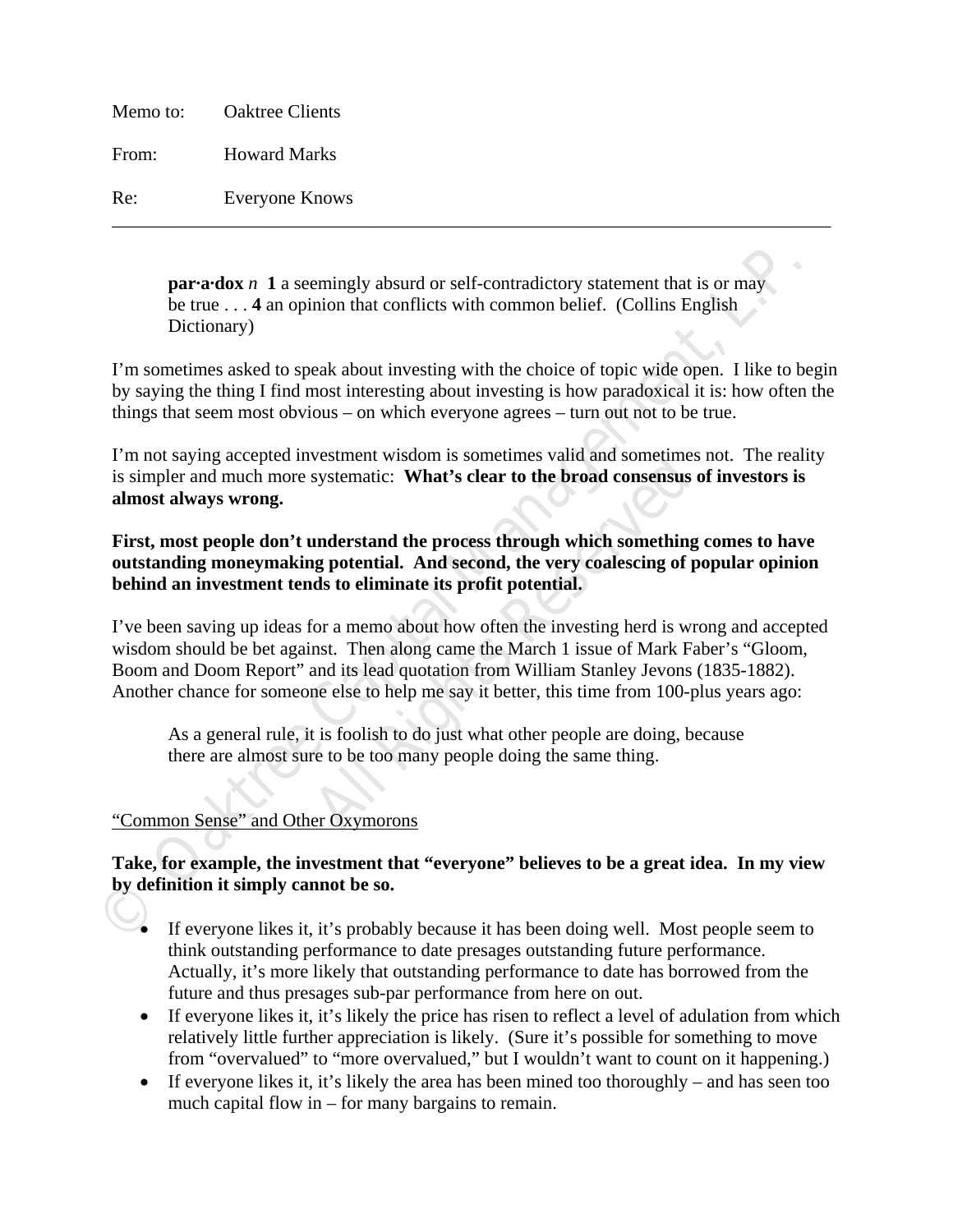If everyone likes it, there's significant risk that prices will fall if the crowd changes its collective mind and moves for the exit.

**Superior investors know – and buy – when the price of something is lower than it should be. And the price of an investment can be lower than it should be only when most people don't see its merit. Yogi Berra is famous for having said, "Nobody goes to that restaurant anymore; it's too crowded." It's just as nonsensical to say, "Everyone realizes that investment's a bargain." If everyone realizes it, they'll have bought, in which case the price will no longer be low.** 

### The Anatomy of a Bargain

"Is it a good idea?" That's what everyone wants to know. And from time to time, popular opinion unites behind an investment, anointing it as a good idea – the next solution – the low-risk sure thing – the "silver bullet." Often this crowd mentality creates a self-fulfilling prophecy ... for a while.

**EXECUTE SOMAGE THE SOMAGE THE SURVENT CONDETERT SOMAGE THE SOMAGE THE SURVENT CONDET THE SURVENTION TO DETERT THE SURVENTION TO DETERT THE ANTION OF THE ANTION OF THE ANTION OF THE ANTION OF THE ANTION OF THE ANTION OF TH** my 39 years in this business: "it's a good idea to invort energy stocks, small companies, disc drive compands, technology stocks, hedge funds, real estate, Chis often, I've stated my view: **There's no such thing ce.** Somet I've seen it many times in my 39 years in this business: "it's a good idea to invest in the stocks of high-growth companies" (or energy stocks, small companies, disc drive companies, emerging markets, venture capital funds, technology stocks, hedge funds, real estate, China and India, or private equity). But just as often, I've stated my view: **There's no such thing as a good idea. Only a good idea at a price.** Something can be a very good idea at one price and a very bad idea at another.

Invariably when I hear the media and the herd describe something as a good buy, it's without regard for price. They never say, "Internet stocks are a good buy at p/e ratios up to 50." Or "class-A office buildings are a good buy as long as the cap rate exceeds 7%." Or "private equity's a good idea at purchase prices below seven times EBITDA." Just "it's a good buy."

My response is simple: **There is no investment idea so good that it can't be ruined by a toohigh entry price. And there are few things that can't be attractive investments if bought at a low-enough price.** When investors forget these simple truths, they tend to get into trouble.

## How Money Is Made

The fact is, there is no dependable sign pointing to the next big moneymaker: a good idea at a too-low price. Most people simply don't know how to find it. If someone really knew, why would he share his knowledge? And when the investing herd or some media commentator expresses an opinion, they're invariably pointing in the wrong direction.

**Large amounts of money (and by that I mean unusual returns, or unusual risk-adjusted returns) aren't made by buying what everybody likes. They're made by buying what everybody underestimates.**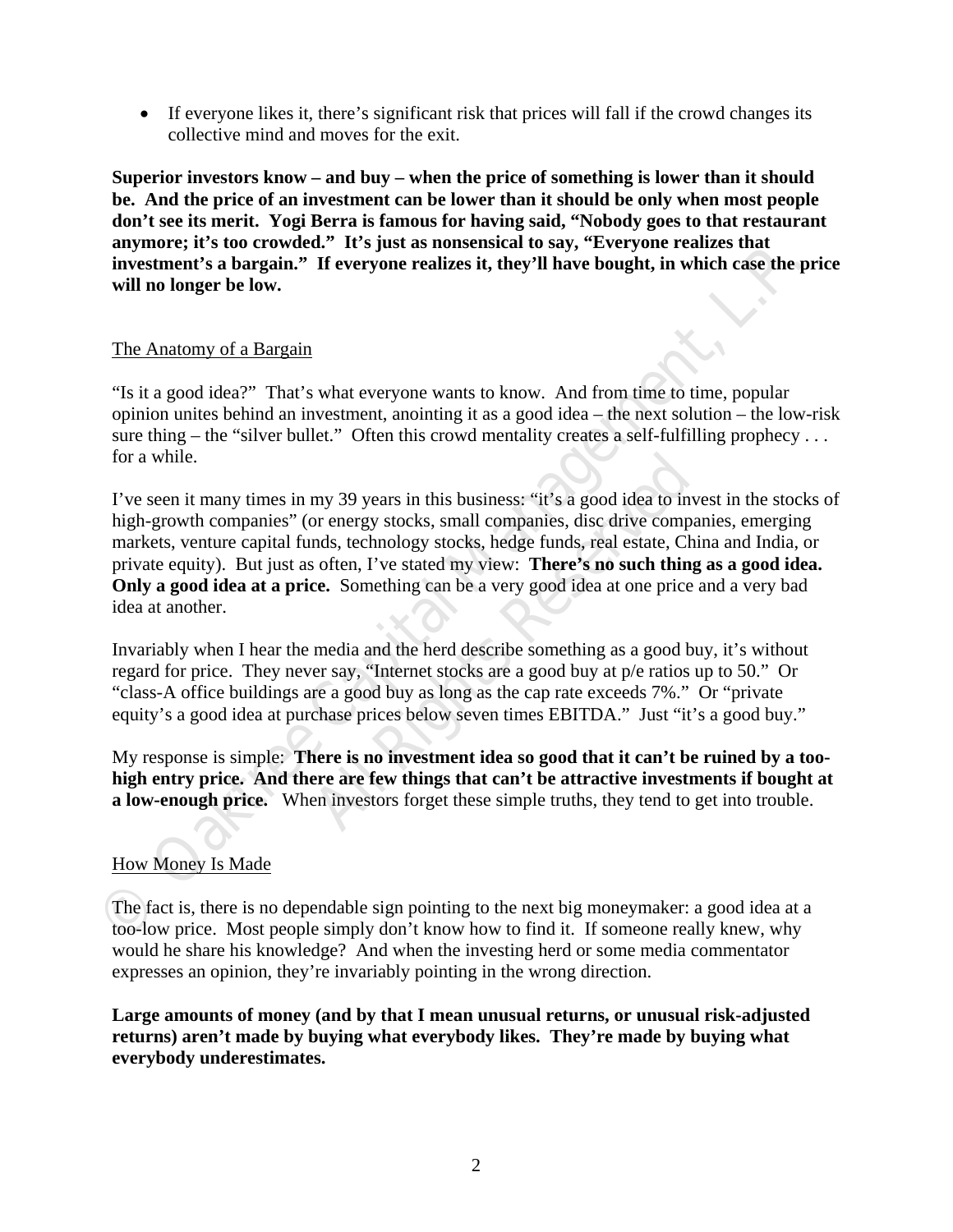In short, there are two primary elements in superior investing:

- seeing some quality that others don't see or appreciate (and that isn't reflected in the price), and
- having it turn out to be true (or at least accepted by the market).

**It should be clear from the first element that the process has to begin with investors who are unusually perceptive, unconventional, iconoclastic or early. That's why successful investors are said to spend a lot of their time being lonely.** As I wrote in "Dare to Be Great," non-conformists don't get to enjoy the warmth that comes with being at the center of the herd. But it should be clear that when you're one of many buying something, it's unlikely to be a special opportunity. It's only when few others will buy that you can get a bargain.

That's the thinking behind a brilliant observation that I heard in the 1970s, describing the three stages of a bull market:

- the first, when a few forward-looking people begin to believe things will get better,
- the second, when most investors realize improvement is actually underway, and
- the third, when everyone believes things will get better forever.

w forward-looking people begin to believe things will<br>nost investors realize improvement is actually undery<br>ryone believes things will get better forever.<br>a crowd of dispirited sellers can get a good deal – an<br>nber and ear The loners who buy from a crowd of dispirited sellers can get a good deal – and high returns – because they're few in number and early. But when every Tom, Dick and Harriet joins the herd, after the merits of the situation have become obvious to all, they can't expect a bargain; the merits must be reflected fully – or to excess – in the price. In fact, each of those latecomers bears the risk of being the last to jump on the bandwagon . . . just before it goes off the cliff.

## The Best Companies in America

**EXALTER SOLUTE THE CONSULT TO THE CONSULT THE SOLUTE THE SOLUTE THE SOLUTE THE SOLUTE THE SOLUTE THE SOLUTE THE SOLUTE THE SOLUTE THE SOLUTE THE SOLUTE THE SOLUTE THE SOLUTE THE SOLUTE THE SOLUTE THANGED INCOLLED THE SOLU** As readers of these memos know, I first worked in the Investment Research Department of First National City Bank (now Citibank) in 1968. Whereas common stocks traditionally were bought on the basis of their issuers' current book value and earnings, "growth investing" recently had come into fashion. Under this new approach, buyers paid higher-than-usual valuation multiples for the stocks of "growth companies" in recognition of the above-average rates at which their earnings were projected to increase in the future.

Growth investing reached its zenith in the pursuit of the "Nifty Fifty," and that's the style the bank pursued to the virtual exclusion of all others. It consisted of buying the stocks of the best, fastest-growing companies in America, companies like IBM, Xerox, Polaroid, Kodak, Hewlett Packard, Texas Instruments, Perkin Elmer, Merck, Lilly and Avon. Each one was a corporate icon, or what I call a "head nodder" – one person says "Xerox" and everyone else nods and says "great company." **Head nodders are like silver bullets: always the subject of broad, unquestioning adoration, and thus invariably overpriced.**

The trap, of course, is that when everyone agrees something's a great company, it invariably comes at a great-company price. Some will turn out to actually be great companies, but the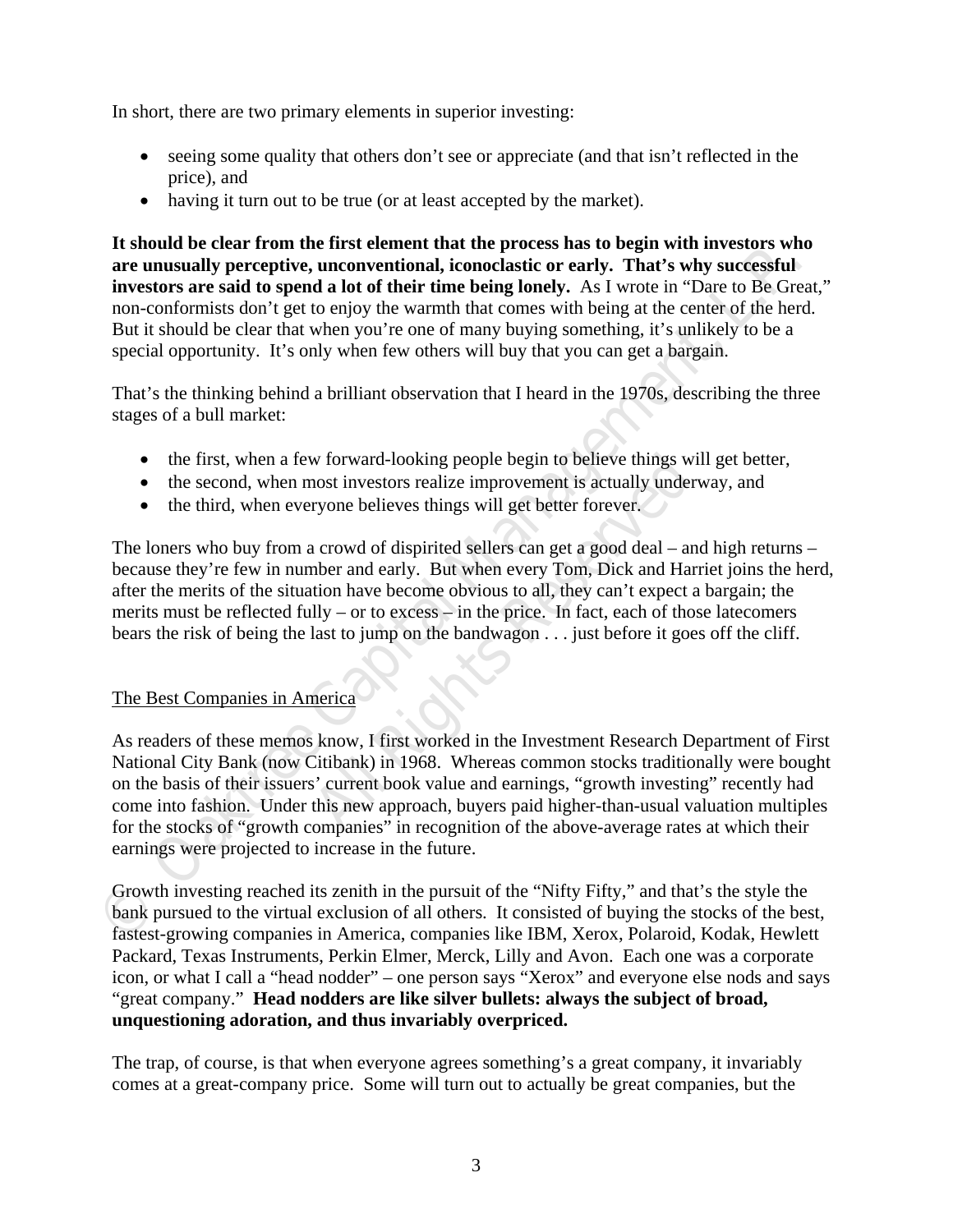buyers of their stocks have already paid in full for greatness. Others will disappoint, and the stock of a disappointing company that's been bought at a great-company price can be a disaster.

By 1970, the scene had been set for just such a development by the Nifty Fifty investors' attitude toward valuation: "**These companies are so good, and growing so fast, that there's no such thing as a price that's too high**. If the price seems excessive given this year's earnings, just wait; the earnings will grow enough to justify the price." Those who participated can say they cared about price, but I never heard of anyone refusing to hold those stocks just because they were priced too high. Such discipline is rarely seen during investment manias.

The rest, as they say, is history. In the early and mid-70s, the wheels fell off. Common stock investing, which had become extremely popular, fell out of favor. Business Week ran its famous cover story, "The Death of Equities." The economy became mired in stagflation. Great companies' earnings failed to grow and sometimes contracted. Nifty Fifty stocks that had traded at p/e ratios of 80 and 90 fell to p/e ratios of 8 and 9 (really). And The Wall Street Journal eventually ran its customary listing of stocks that had lost 90% – a possible buy signal that depressed investors routinely ignore.

wan, the earning wan givour conjunity the piec.<br>
The was the piece and about price, but I never heard of anyone refusing to hold those stocks just because they<br>
were priced too high. Such discipline is rarely seen during **Example 18 All Reserved Schools All Rights Reserved Schools All Rights Reserved Here in 2007, only a few of those "Best Companies if act, IBM, Xerox, Kodak and Polaroid all became dounds. Warren Buffett made a related obs** So we had a quick lesson in the folly of buying on supposed merit alone, without regard to price. But the lesson continued. Here in 2007, only a few of those "Best Companies in America" are still thought of as such. In fact, IBM, Xerox, Kodak and Polaroid all became distressed in the interim and required turnarounds. Warren Buffett made a related observation in this year's Berkshire Hathaway Annual Report: "Of the ten non-oil companies having the largest market capitalization in 1965 – titans such as General Motors, Sears, DuPont and Eastman Kodak – only one made the 2006 list."

### **The lesson is simple: beware sweeping statements, accepted wisdom and eternal verities, and look for pearls others haven't recognized.**

## The Worst Companies in America

I know I tend to repeat myself in these memos – my wife Nancy never fails to remind me – but I don't think I've ever told the whole story of my entry into the world of high yield bonds.

In 1978, shortly after having organized and begun to manage Citibank's convertibles securities fund, I got a call from the boss: "There's some guy named Milken or something who works for a small brokerage firm in California. He deals in 'high yield bonds,' and a client wants us to manage a portfolio for them; can you find out what they are?" Obviously, that brief conversation changed my life.

Everyone associates Michael Milken with high yield bonds (no one says "junk" anymore), but few people know exactly why or how. Mike was neither the inventor (first to create) nor the discoverer (first to find) of bonds rated below investment grade. He's just the person who did the most with them. Here are the facts: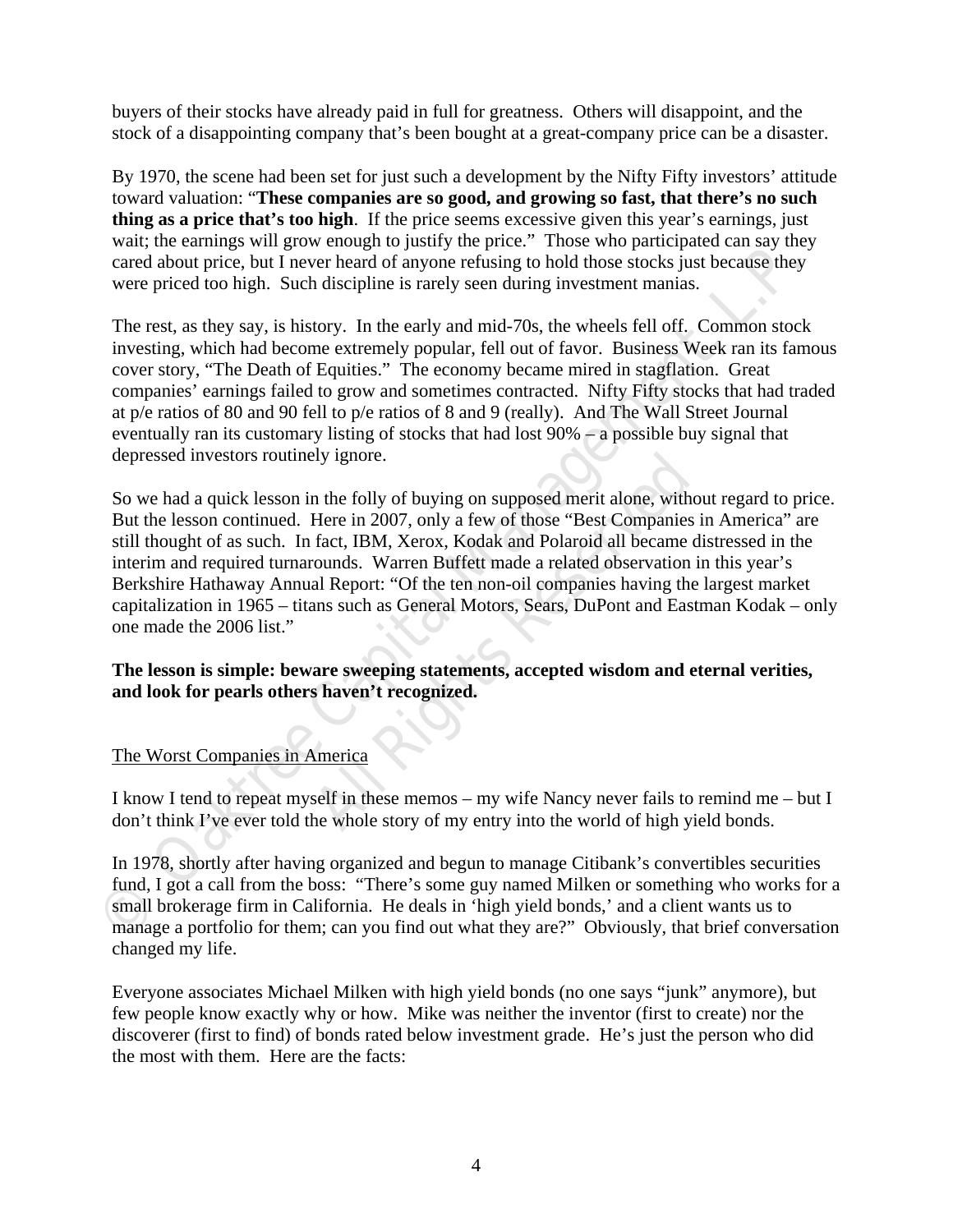- For as long as bonds have been rated, there've been low-rated bonds. But prior to the late 1970s, non-investment grade bonds couldn't be issued as such. Rather, they were "fallen angels": bonds issued with investment-grade ratings that were subsequently downgraded due to deterioration on the part of their issuers.
- At Wharton, Mike read a 1958 study by W. Braddock Hickman which showed that over the period 1900 to 1949, lower-rated bonds had produced higher realized returns on average than higher-rated bonds. Sure some low-rated bonds defaulted, but higher yields and lower purchase prices on the many that didn't default more than made up for the ones that did.
- Mike concluded that low-rated bonds were an overlooked asset class; even for a weak credit, there had to be some yield that would compensate for the credit risk; thus it should be possible to issue bonds with speculative ratings; and he could make it happen.
- bend 19900 for 1994, lower-rated bonds. Sure some low-rated bonds challed, but higher yields and blower<br>plane-rated bonds. Sure some low-rated bonds defaulted, but higher yields and lower<br>plane-rated bonds. Sure some how-• Thus Mike's contribution consisted of raising the profile of the asset class and proselytizing for it, making a market in high yield bonds and underwriting new issues. He wasn't the only one, just the most prominent figure by far. And the expansion of the universe of new issue high yield bonds from \$2 billion to \$200 billion that Mike presided over between 1978 and 1990 provided early impetus for the growth of buyout investing into the major activity it is today.

innent figure by far. And the expansion of the univer<br>\$2 billion to \$200 billion that Mike presided over be<br>petus for the growth of buyout investing into the ma<br>escribed above, Mike had joined Drexel Burnham L.<br>t, moved it By the time I got the call described above, Mike had joined Drexel Burnham Lambert, started the high yield bond department, moved it to California and begun to underwrite new issue high yield bonds for corporate borrowers. He visited me at the bank in the fall of 1978, and it was even more of a learning experience than the one I got from the Nifty Fifty. Mike's logic was the direct opposite, and to me much more appealing. Here's what he told me:

- If you buy triple-A or double-A bonds, there's only one way for them to go: down. The surprises are invariably negative, and the record shows that few top-rated bonds remain so for very long.
- On the other hand, if you buy B-rated bonds and they survive, all the surprises will be on the upside.
- Because the investment process is prejudiced against high yield bonds, they offer yields that more than compensate for the risk.
- Thus you'll earn a superior yield for having accepted the incremental credit risk, and favorable developments can lead to capital gains as well.
- Your main goal should be to weed out bonds that may default.
- But diversification is essential, too, because some of the bonds you hold will default anyway, and your positions in them mustn't be large enough to jeopardize the overall return.

**What an object lesson! What an epiphany! Buy the stocks of the best companies in America at prices that assume nothing can go wrong? Or buy the bonds of unloved companies at prices that overstate the risk of default, and from which the surprises are likely to be on the upside?** Having seen fortunes lost investing in the best, it seemed much smarter to buy the worst at too-low prices.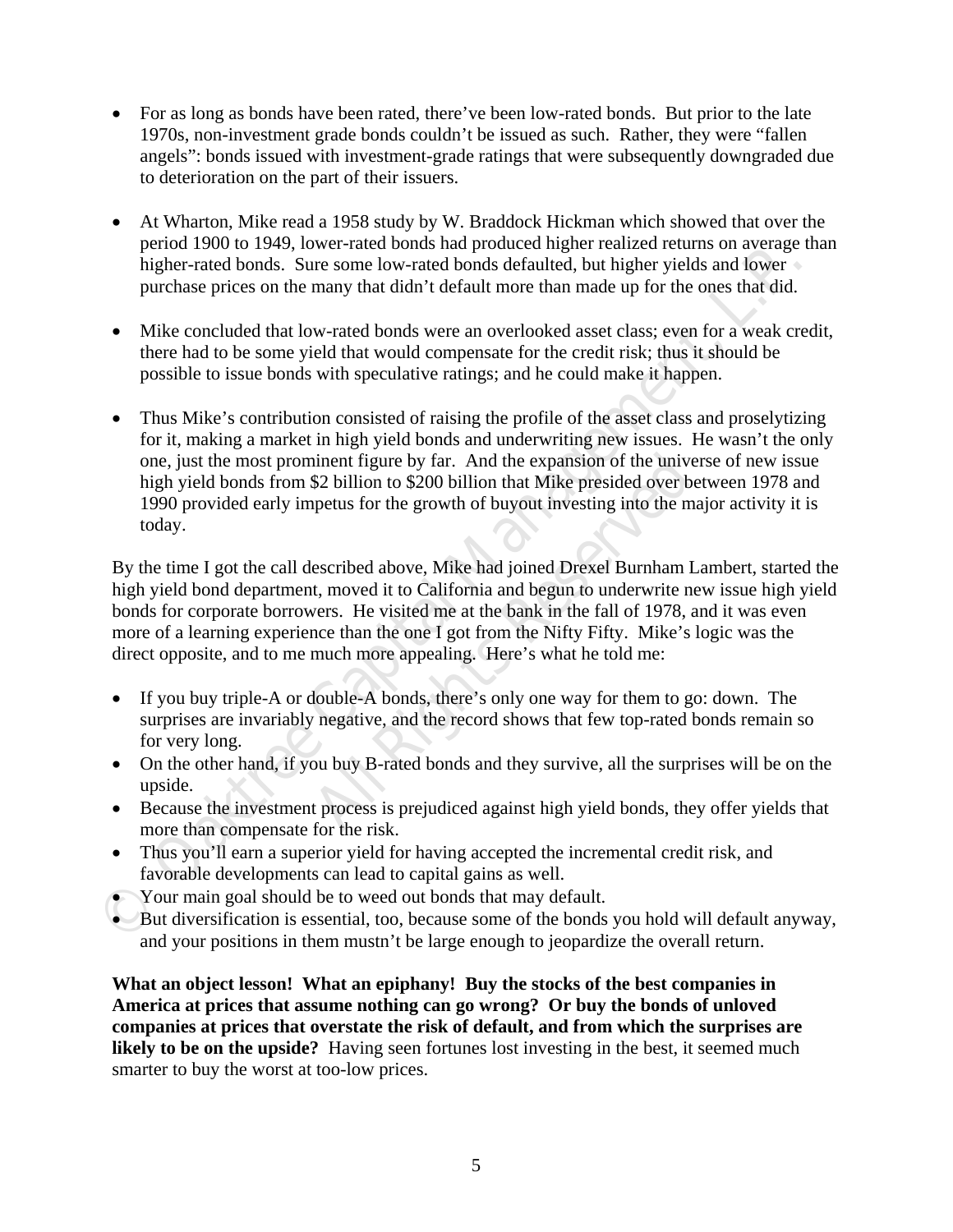**"If we avoid the losers, the winners will take care of themselves."** Sound familiar? The motto we chose for Oaktree was inspired by a lot of people and events, but the morning I spent with Mike Milken in 1978 was the biggest single source of inspiration.

# The Perversity of Risk

**ET wouldn't buy that at any price – everyone knows it's too risky."** That's something I've heard a lot in my life, and it has given rise to the best investment opportunities I've participates in . In fact, to an extent, **"I wouldn't buy that at any price – everyone knows it's too risky."** That's something I've heard a lot in my life, and it has given rise to the best investment opportunities I've participated in. In fact, to an extent, it has provided the foundation for my career. In the 1970s and 1980s, insistence on avoiding non-investment grade bonds kept them out of most institutional portfolios and therefore cheap. Ditto for the debt of bankrupt companies: what could be riskier?

**The truth is, the herd is wrong about risk at least as often as it is about return.** A broad consensus that something's too hot to handle is almost always wrong. Usually it's the opposite that's true.

## **I'm firmly convinced that investment risk resides most where it is least perceived, and vice versa:**

- When everyone believes something is risky, their unwillingness to buy usually reduces its price to the point where it's not risky at all. Broadly negative opinion can make it the least risky thing, since all optimism has been driven out of its price.
- **All Resume EXEC SET SET SET ASSEM SET ALL SET SET ALL SET SET SET SET SET SET SET SHOTT AND THE SET SHOTT AND THE SET SHOTT SHOTT SHOTT SHOTT SHOTT SHOTT SHOTT SHOTT SHOTT SHOTT SHOTT SHOTT SHOTT SHOTT SHOTT SHOTT SHOTT S**  And, of course, as demonstrated by the experience of Nifty Fifty investors, when everyone believes something embodies no risk, they usually bid it up to the point where it's enormously risky. No risk is feared, and thus no reward for risk bearing – no "risk premium" – is demanded or provided. That can make the thing that's most esteemed the riskiest.

**This paradox exists because most investors think quality, as opposed to price, is the determinant of whether something's risky.** But high quality assets can be risky, and low quality assets can be safe. It's just a matter of the price paid for them.

The foregoing must be what Lord Keynes had in mind when he coined one of my favorite phrases: ". . . a speculator is one who runs risks of which he is aware and an investor is one who runs risks of which he is unaware." In 1978, triple-A bonds were considered respectable investments, while buying B-rated bonds was viewed as irresponsible speculation. Yet the latter have vastly outperformed the former, few of which remain triple-A today.

**Elevated popular opinion, then, isn't just the source of low return potential, but also of high risk. Broad distrust, disregard and dismissal, on the other hand, can set the stage for high returns earned with low risk. This observation captures the essence of contrarianism.**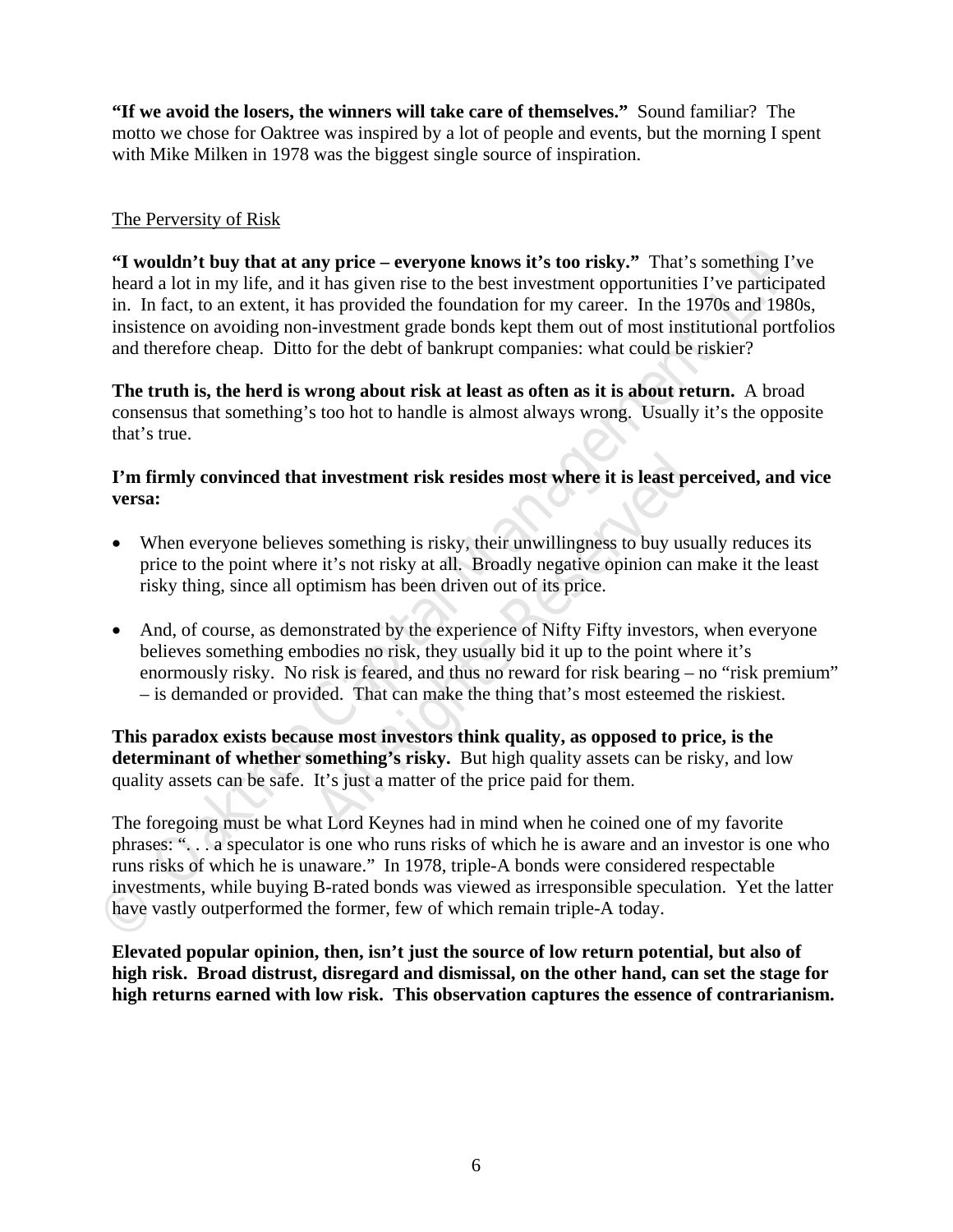### The Unhelpful Consensus

**The bottom line is that what "everyone knows" isn't at all helpful in investing. What everyone knows is bound to already be reflected in the price, meaning a buyer is paying for whatever it is that everyone thinks they know.** Thus, if the consensus view is right, it's likely to produce an average return. And if the consensus turns out to be too rosy, everyone's likely to suffer together. That's why I remind people that merely being right doesn't lead to superior investment results. If you're right and the consensus is right, your return won't be anything to write home about. **To be superior, you have to be more right than the average investor.** 

Let me give you an outstanding example of a dangerous consensus. Historic data, buttressed by two decades of good returns, produced near unanimity in the late 1990s regarding future equity returns. Ask 100 institutional investors and consultants in 1999, and virtually 100 would say "about 11%." There was little serious dissent. As a result, equity allocations were ratcheted up. Those who'd fallen behind because they were underweighted in equities earlier in the decade capitulated and bought more.

since logates. That was y resiming help to an merculo per since the sample in the sample in the sample in the sample of a diagroom of the sample of a diagroom of the sample of a diagroom of the sample of a diagroom of the that 11% number come from? It's simple: recent rest<br>to had put the average annual return on stocks closer<br>ades of much higher returns pushed the cumulative e<br>ard 11%. Shouldn't there have been support apart fre<br>conomic pro Where did the support for that 11% number come from? It's simple: recent results. Earlier work at the University of Chicago had put the average annual return on stocks closer to 9% into the 1960s, but a couple of decades of much higher returns pushed the cumulative experience – and thus the expectation – toward 11%. Shouldn't there have been support apart from experience? Was there an underlying economic process that would make stocks worth 11% more each year? Couldn't the last fifteen years, averaging well above 11%, have borrowed from the future by pushing up p/e ratios? Few people inquired. "You can't fight the tape," they said in essence. Who was willing to take the risk associated with a below-average weighting?

Well, the elevated prices produced by that unanimously positive expectation, a reversal of the optimism it embodied, and the fact that those above-trend results had in fact borrowed heavily from the future all led eventually to the first three-year decline in equities since 1930. And, not surprisingly, to a new consensus. Now everyone says "about 7%." But is today's consensus any more likely to be right? Or does it just reflect more of that oxymoronic quality, common sense?

## Asset Class Returns

Further on the topic of consensus expectations, let me visit the question of whether asset classes even "have" expected returns. I learned from managing fixed income portfolios that bonds come closest to having a dependable return. Over its life, a bond that's bought at a 10% yield to maturity and doesn't default will return 10%, won't it? An obvious truth? No, actually something of a misstatement.

The majority of the lifetime return on a long-term bond comes not from the promised interest payments and redemption at maturity, but from the interest earned on interest payments after they're received. The yield to maturity at which a bond is bought expresses the overall return that will be earned if interest rates don't change – that is, if interest payments are reinvested at the rates prevailing at the time of purchase. But because interest rates are highly variable, so is the "interest on interest" component. Few non-bond people realize how un-fixed even fixed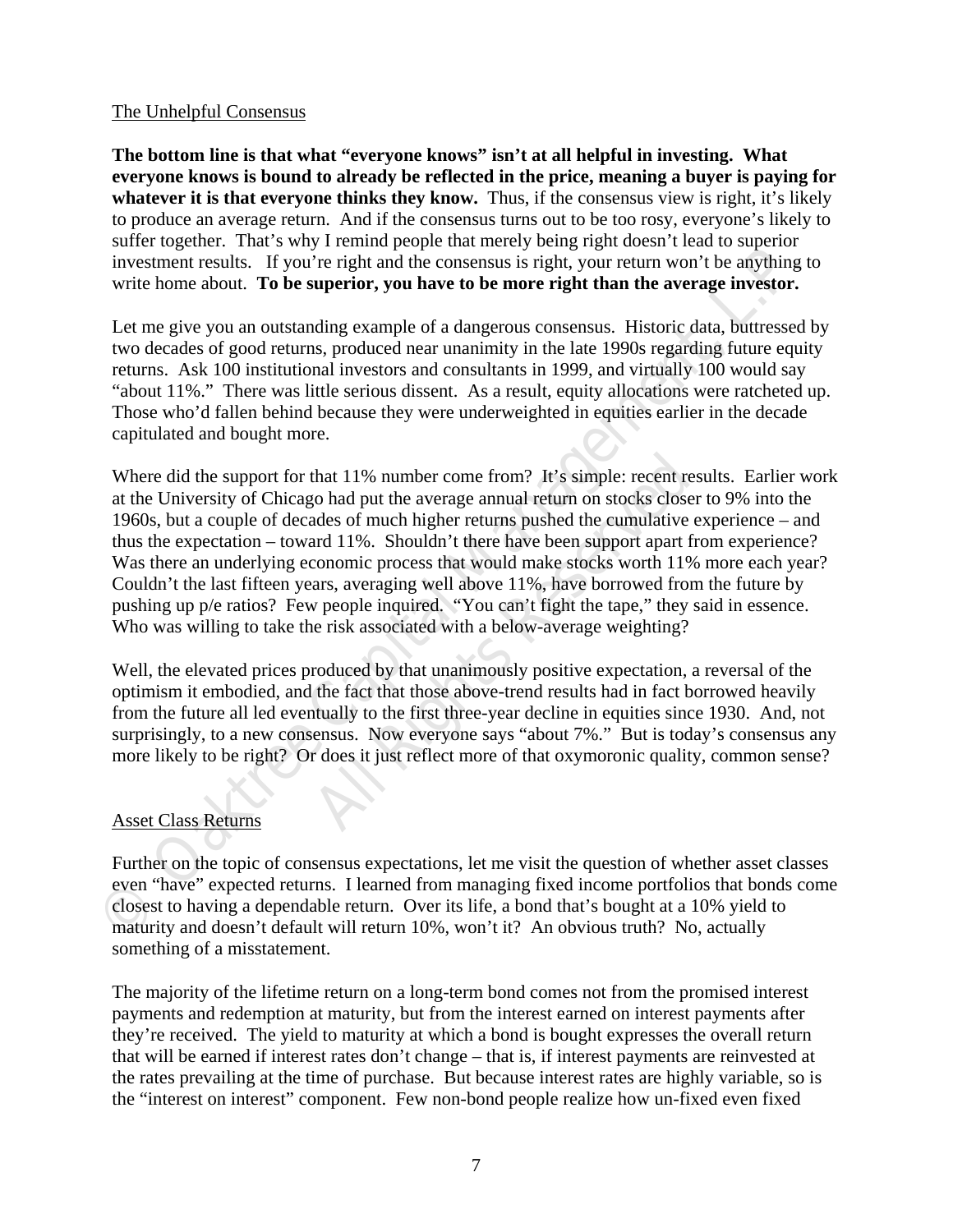income investing is, and how substantial is the "reinvestment risk." And beyond bonds, it's even more up for grabs.

What rate of return is implicit in equity investing? Certainly we should look to more than just returns over the last ten or twenty years for the answer. The rate of growth in corporate profits provides a clue, but in the short run, changes in p/e ratios tend to swamp changes in profits.

In 1999, investors asked, "What's been the return on common stocks?" and were seduced by the 11% answer propounded by authorities like Prof. Jeremy Siegel in his book, "Stocks for the Long Run." What they should have asked, however, is, **"What's been the return on common stocks bought when the Standard & Poor's 500 was priced at 29 times earnings?"** (which it was at the time). In other words, people made the mistake of believing that common stocks have a single rate of return you can depend on, regardless of entry point. **They forgot the great extent to which the return on an asset is dependent on the price you pay for it.** 

In 1999, investors asked, "What's been the return on common stocks?" and were seduced by 11% answer propounded by anthorities like Prof. Jereny (Segel in bis book, "Stocks for the Long Run." What they should have asked, h urns from equities – one I'd thought about but had n<br>e S&P 500 for periods spanning widely separated da<br>hange. He called the result "valuation-adjusted long<br>06, he published some interesting results. With the S<br>ked at fou In the March/April 1997 issue of the Financial Analysts Journal, Peter Bernstein set forth a helpful way to consider returns from equities – one I'd thought about but had never seen in use. He calculated returns on the S&P 500 for periods spanning widely separated dates between which the p/e ratio didn't change. He called the result "valuation-adjusted long-run equity" returns." In December 2006, he published some interesting results. With the S&P 500 trading at 17.2 times earnings, he looked at four periods which had begun with the p/e at the same 17.2 and found that the returns over those periods had ranged from 10.4% to 11.1%.

In other words, over periods when multiples were unchanged, the S&P 500 did deliver roughly 11%. And in the very long run, over the course of which the impact of p/e fluctuations is watered down, stocks also have returned 11%. Thus it seemed reasonable for buyers of stocks in 1999 to expect returns of 11% per year. But they failed to think about what might happen if p/e ratios fell in the short run.

It shouldn't take a Ph.D. (or even an MBA) to know that if you buy the S&P in 1999 at a p/e ratio of 29, one of the highest multiples ever seen, the p/e ratio could decline and the resulting return could be below 11% – well below 11% if it happened quickly. In 1999, investors derived excessive comfort from an optimistic consensus that was based on long-run data. But in 2002, they were licking wounds inflicted in the short run. It's worth noting that for the seven years that ended March 31, 2007, the annualized return on the S&P 500 was 0.9%. **So much for the crowd's certainty regarding 11%.** 

And what about the return on private equity? Before saying what it'll be, investors should think about where returns come from. Some markets derive their returns from an underlying process. As far as I'm concerned, owning interests in money-making companies and income-producing real estate has such an underlying basis for returns, whereas owning gold and art does not.

Companies produce profits, and thus buying interests in them represents buying into a stream of returns. When a private equity fund buys a company today at nine times EBITDA (which, let's say, equates to eleven times cash flow after capital expenditure needs), that implies a 9% freecash-flow return on invested capital – and maybe 5% after fees and expenses. The rest of the return that's hoped for must come from doing other things: leveraging up the equity at a cost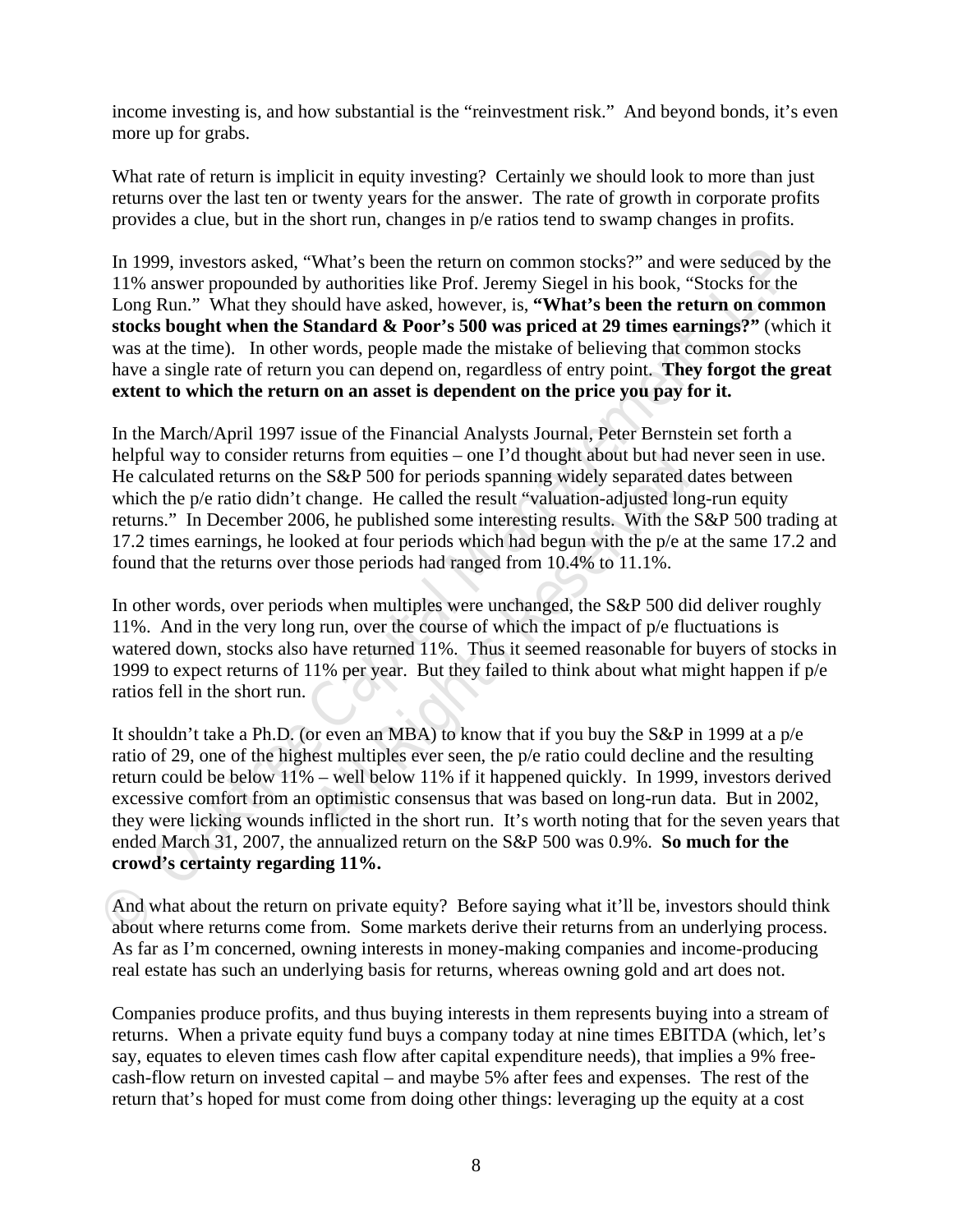below 9%, making the company more productive, or selling it at an increased valuation. But the ability to do these things is either highly dependent on market conditions (leveraging cheap or selling dear) or skill-based. The wide disparity among private equity results for any given period of time shows how much they are a function of the skill of the general partners, and thus that most of the return on private equity is far from intrinsic to the asset class.

### Everyone Knows

**Everyone Knows**<br>
Two years ago, the herd knew residential real estate was a can't-miss way to build wealth. "Ye capital mediant in "tit's a hedge agains in fillation," und "they ire not making any more lamit were consider Two years ago, the herd knew residential real estate was a can't-miss way to build wealth. "You can live in it," "it's a hedge against inflation," and "they're not making any more land" were oftrecited mantras . . . just as they had been in the mid-1980s (See "There They Go Again," April 2005). After ten years of rapid appreciation, owners of condos felt they had it made, and nonowners felt they were on the outside looking in. People lined up to put down deposits on condos that hadn't been built yet, and many assembled portfolios that way.

nore. The air came out of the condo balloon fast oncous circle into a stall. The cheap financing that appesis now seen to have lured many buyers into water over **if it stops working, I'll get out''** – **two phrases that eve** No one talks that way anymore. The air came out of the condo balloon fast once prices stopped going up, putting the virtuous circle into a stall. The cheap financing that appeared to provide a ticket to financial security is now seen to have lured many buyers into water over their heads. **"It can only go up" and "if it stops working, I'll get out" – two phrases that are heard in the course of virtually every financial mania – proved once again to be highly flawed.** 

**To avoid the trap in residential real estate, one needed a memory of events that occurred more than ten years earlier, the ability to understand their implications, and the discipline to resist joining the herd.** Many failed the test and succumbed to yet another investment craze.

Just think about the many things everyone agreed on in the last decade, and how overdone these fads turned out to be – or may turn out to be in the future.

- "Everyone" loved emerging markets in the mid-90s, with their concept of per capita consumption catch-up . . . until the Russian debt debacle and the collapse of Long-Term Capital Management busted that bubble for a while.
- A fellow member of a non-profit investment committee insisted in 1999 that we had to invest the endowment in a hi-tech fund . . . just before its portfolio lost more than 90%.
- Hedge funds were widely touted as the surefire solution to the weakness that stocks demonstrated in 2000-02, in time to see the average return recede to unexciting single digits.

**Great recent performance and a failure to detect risky patterns have cost investors money on several recent occasions . . . and always will. Now silver bullets ranging from private equity to art are being touted as ways to make big money without risk . . . ignoring the unlikely nature of that proposition, as usual.** There's plenty of evidence of the popularity of these ideas. Maybe they'll work forever. Maybe these trees will grow to the sky. But if they do, they'll be the first.

\* \* \*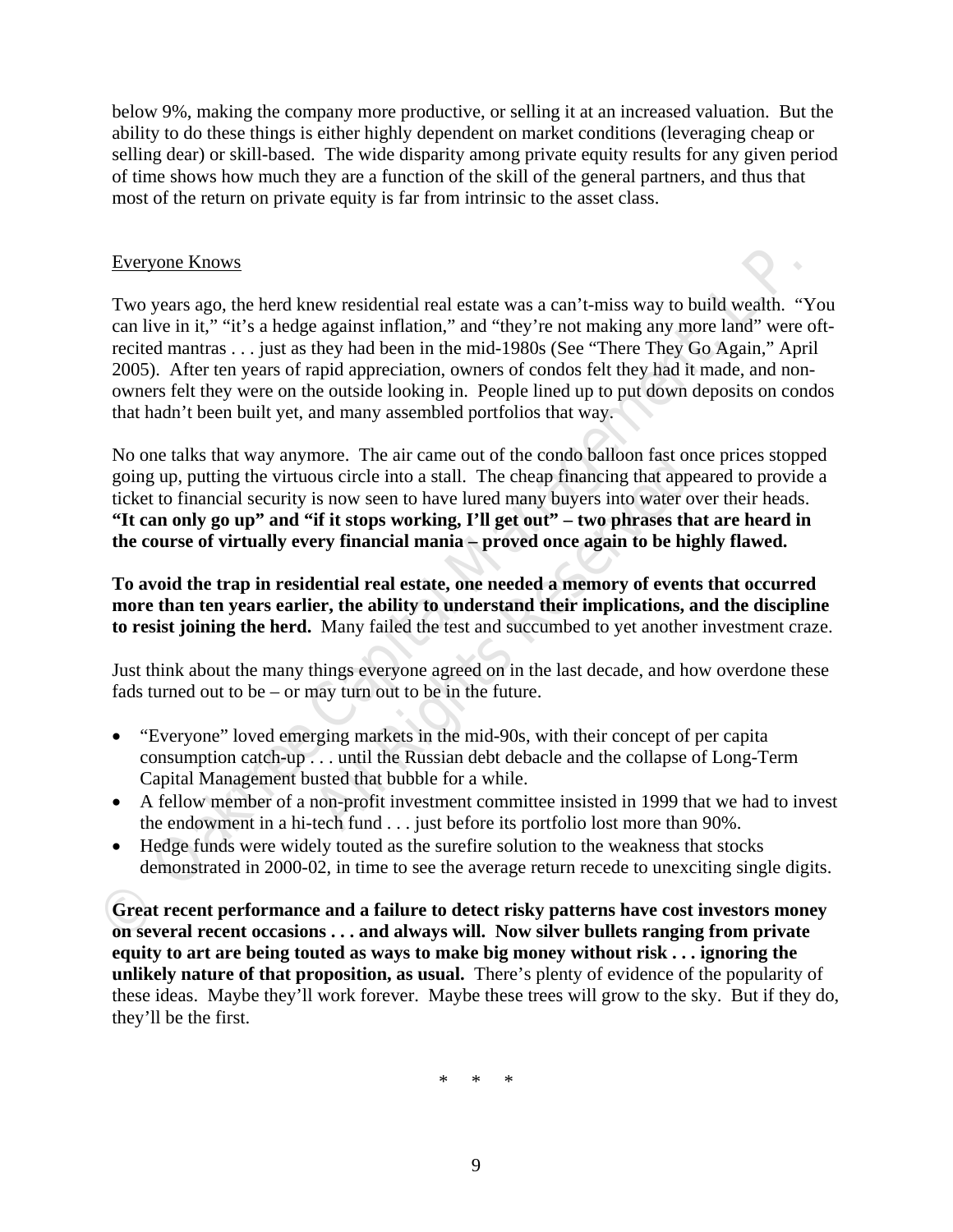Finally, it's important to remember that investment trends regularly go to great extremes, meaning "overpriced" and "overdone" are far from synonymous with "going down tomorrow." As Lord Keynes said, "The market can remain irrational longer than you can remain solvent." Thus, whatever it is the herd is favoring, a manager might either (a) hold a little to ensure that it doesn't continue doing well without him on board, making constituents question his judgment, or (b) avoid holding any, but he should be prepared to look wrong for a while. Anyone who's tempted to blow the whistle on a market trend just because it has gone too far or is priced too high must bear in mind one of the greatest adages of all: **"Being too far ahead of your time is indistinguishable from being wrong."**

(*b*) accout incoming any, have some one prejerate to now words, the tempted to blow the whistle on a market tered gias because it has gone too far or is priced too.<br>
high mark far in mind one of the greatest tadges of all There's always a period – sometimes a long one – when those who follow the crowd look smart and the abstainers look dumb. But the roles are inevitably reversed in the long run. **Insisting on buying value and controlling risk can seem awfully dowdy at times, but for us, there is no other way.** 

**All Rights Reserved** 

April 26, 2007